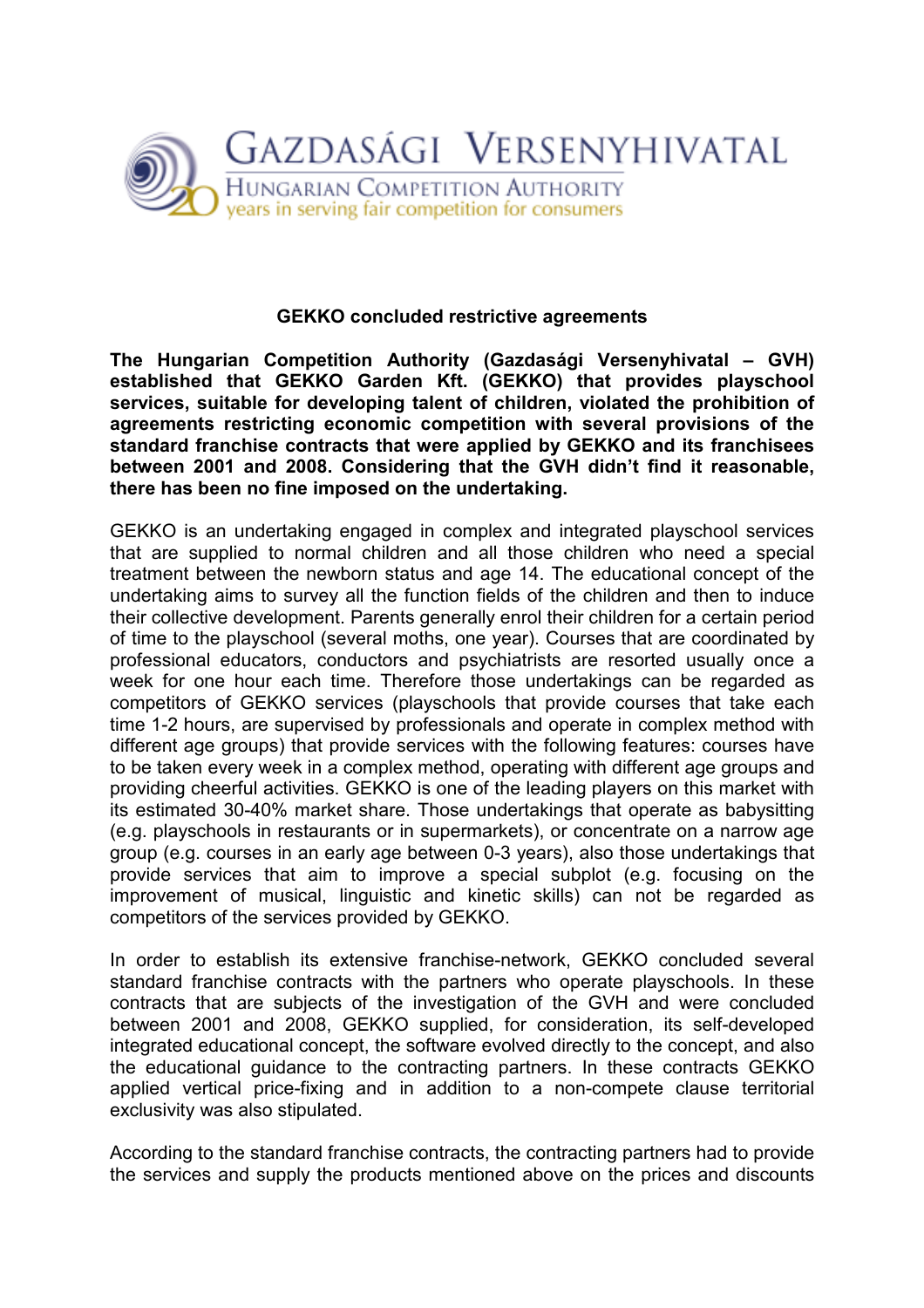that were determined by GEKKO, and moreover without the prior authorisation of GEKKO the contracting partners were not allowed to deviate from these prices and discounts.

The contracting partners were obliged to pay an amount of 5 million HUF (approx. EUR 18 thousand) +VAT as a single subcontractor fee for the exclusive application of GEKKO's know-how package, however this right to use covered a certain area (that meant in Budapest a certain district or a radius of 2-10-20 kilometres around certain playschools).

It also appeared as a non-compete clause that under the scope of the standard franchise contract and within two years from the expiry of the contract the contracting partners were not allowed to provide or convey services and products that could compete with the services and products provided by GEKKO.

Since it is presumable that the non-compete clauses mentioned above might have anticompetitive effects on the relevant market, the GVH initiated a competition supervision proceeding against GEKKO.

Although there are two relevant block exemption regulations (BERs) concerning this case, the GVH highlighted that during the evaluation of the behaviour of GEKKO neither of these applicable regulations would establish immunity to the undertaking from the alleged infringements. The first BER for standard franchise contracts that was repealed on 9 April 2002 may not be applied where franchisees – in this case the contracting partners of GEKKO – are restricted to participate in the determination of the prices of the services and products. According to the GVH, there is no possibility of the application of the other BER concerning vertical agreements either, that repealed the regulation mentioned above and came into force on 10 April 2002. The reason of the non-applicability of this latter BER is that it can only apply to those cases where the purchaser is not restricted to decide in which area and to what clientele he wants to supply the service in question.

One of the provisions of the standard franchise contracts under investigation was the resale price maintenance that was regarded as the most serious anticompetitive infringement by the GVH. The GVH emphasized that in those cases where the prices are fixed or are kept down on a minimum sum by the undertaking under investigation, the violation of the Competition Act would be established because via these practices the salesman would be deprived from the effective application of one of the most important tools of competition. GEKKO aimed at certifying the necessity of vertical price-fixing by underlining that it was necessary in order to maintain high quality and to ensure uniform marketing and business action, however GEKKO did not provide relevant evidences to underpin its arguments. According to the GVH, vertical pricefixing does not guarantee high quality by all means on the market, because turnover that is fixed on a certain level cannot induce the supply of higher quality services.

As for the territorial exclusivity stipulated by the standard franchise contracts, the GVH referred to the fact that in a case where the undertaking does not possess overly high market share (it is less than 30%), the territorial exclusivity that applies to a reasonable area can be regarded justified since it is the only way to ensure the encouragement of the franchisees to enter the market. This may lead to the